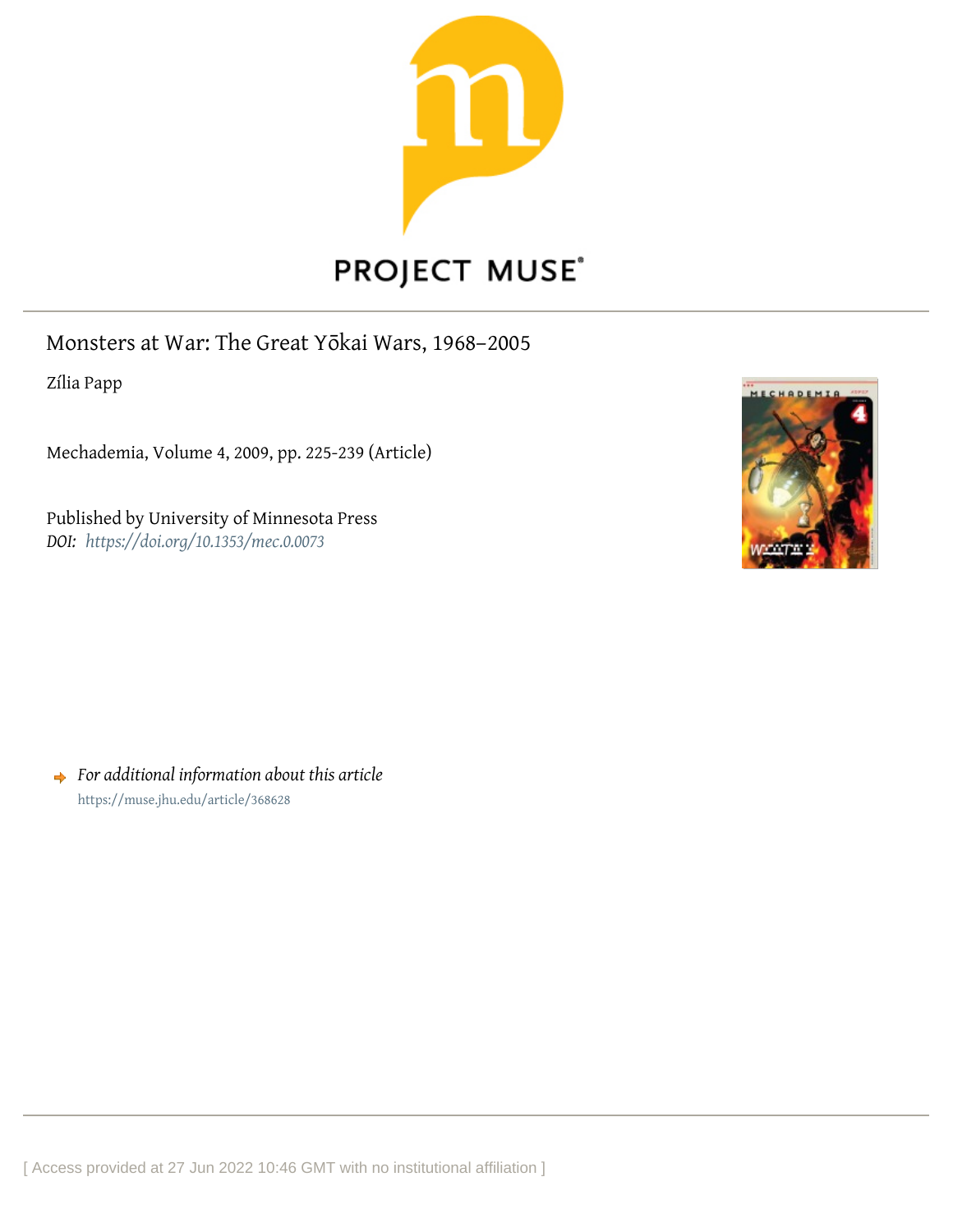# Monsters at War: The Great Yōkai Wars, 1968–2005

Miike Takashi, the Japanese director of infamous films such as *Koroshiya Ichi* (2001, *Ichi the Killer*) and *Zeburaaman* (2004, *Zebraman*), surprised audiences by directing the 2005 remake of the 1968 horror/fantasy film, *Yōkai daisensō* (*The Great Yōkai War*).<sup>1</sup> With its cast of cute folkloric monsters (generically referred to in Japanese as *yōkai*), this was the first child-friendly movie produced by Miike, whose work is better known for excessive Tarantino-like violence, gangster stories, and blood spilled on screen. But, despite their association with simple and straightforward horror tales and family entertainment, both the 1968 classic and Miike's 2005 remake use yōkai to communicate strong, if also strongly differing, political messages. This essay compares the two films and also traces the evolution of the *Yōkai daisensō* story through several manga, anime, and live-action versions produced over the past forty years.

The emergence of yōkai-themed films in Japan dates from the 1960s and coincides with the television broadcast of Mizuki Shigeru's 1968–69 *Gegege no Kitarō* animation series, based in turn on Mizuki's hugely popular manga. The series traced the adventures of the yōkai boy Kitarō and his monster companions, particularly their battles with various other malevolent yōkai entities. Following the success of the television series, the film production company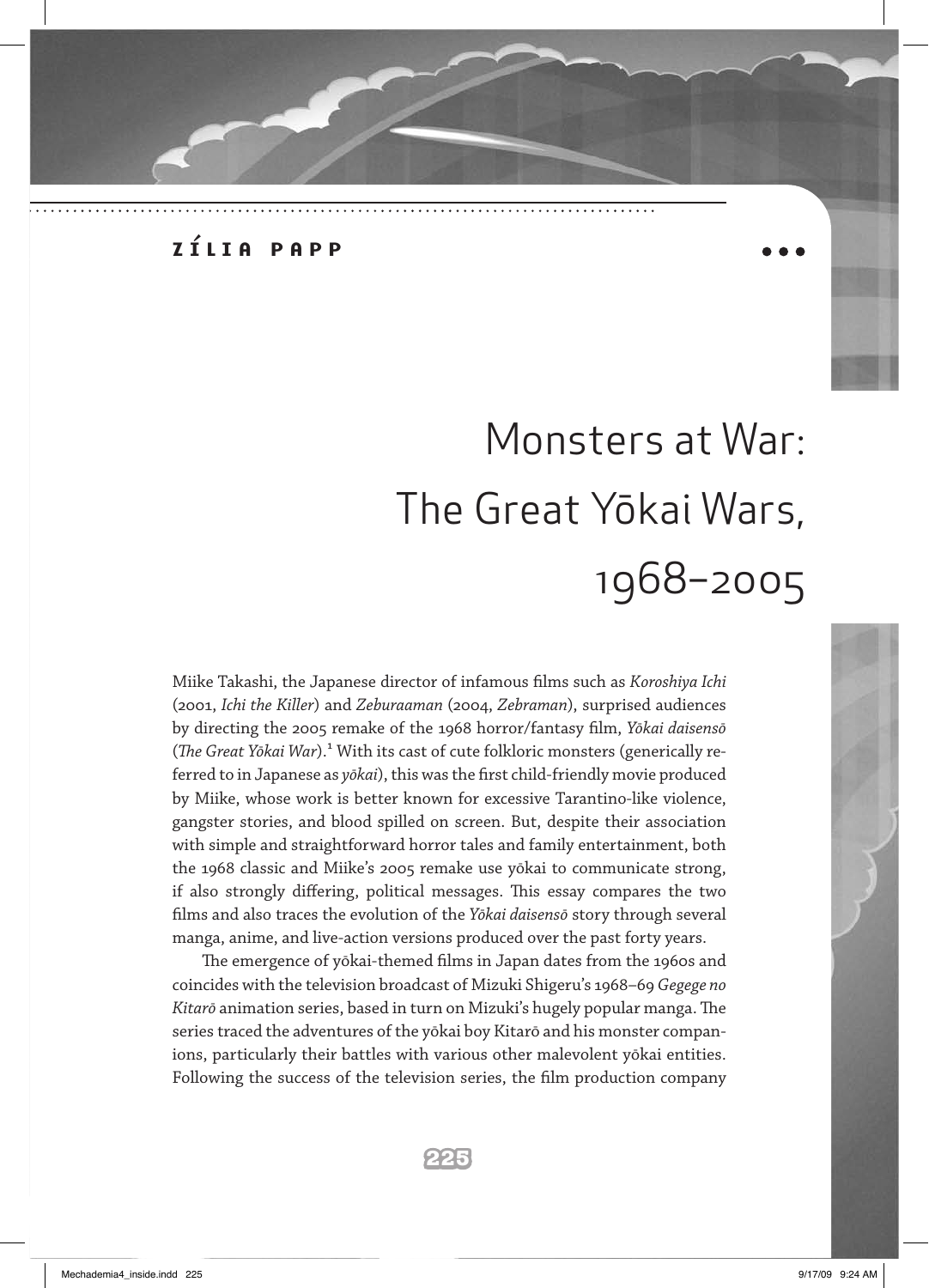Daiei pioneered the Japanese yōkai film genre in the late sixties, producing *Yōkai hyaku monogatari* (1968, One hundred monster stories), *Tōkaidō obake dōchū* (1969, Journey with monsters along the eastern sea road), and *Yōkai daisensō* (1968).

There has been a revival of these films in the twenty-first century, not only Miike's remake of *Yōkai daisensō* but also the film version of *Gegege no Kitarō* (2007) and its sequel in 2008, and film adaptations of other yōkai manga classics: *Dororo* (2007), based on Tezuka Osamu's 1967–68 manga, and *Nekome kozō* (2006, Cat-eye boy), based on the 1967–68 manga by Umezu Kazuo. The latter two films equate yōkai with sublime, subconscious emotions in a way that suits postmodern sensibilities, but the sequential art these films were based on did not manage to capture the art history of yōkai in a convincing way, so it has been Mizuki Shigeru's work that has carried the legacy of centuries of yōkai art into twentieth- and twenty-first century popular culture.

The *Yōkai daisensō* story spans the entire evolution of yōkai in popular media as described above: it began as an episode in Mizuki's *Gegege no Kitarō* manga, published in *Weekly Shōnen Magazine* in April 1966.<sup>2</sup> It was later adapted for two episodes of the *Gegege no Kitarō* television anime in 1968. A live-action film version followed in the same year, produced by Daiei and directed by Kuroda Yoshiyuki. And then there is Miike's 2005 live-action remake, produced by Kadokawa Film.

What follows examines the evolution of narrative patterns and character design in these four versions of *Yōkai daisensō*—the manga, the TV animation, and the two live-action films—to point out how the seemingly apolitical yōkai are positioned in twentieth- and twenty-first-century visual media to communicate different political messages.

## The Y*o*kai daisens*o* Manga (1966)

Whether in the manga, animation, or live-action film versions, the *Yōkai daisensō* narratives center on a war fought between two groups of yōkai, a set of aggressors and defenders. The visual depiction of yōkai and yōkai wars goes back hundreds of years; for example, the Muromachi-period (1392–1573) *Tsukumogami emaki* (Utensil wars picture scroll) and Utagawa Yoshiiku's 1895 print *Kokkei Yamatoshiki* (Comical records of Japanese history) both depict wars between humans and yōkai. In the latter, each yōkai is designed to represent and ridicule soldiers from the Chinese army conquered in the Sino-Japanese War (1894–95), Meiji Japan's first important military victory.<sup>3</sup> By the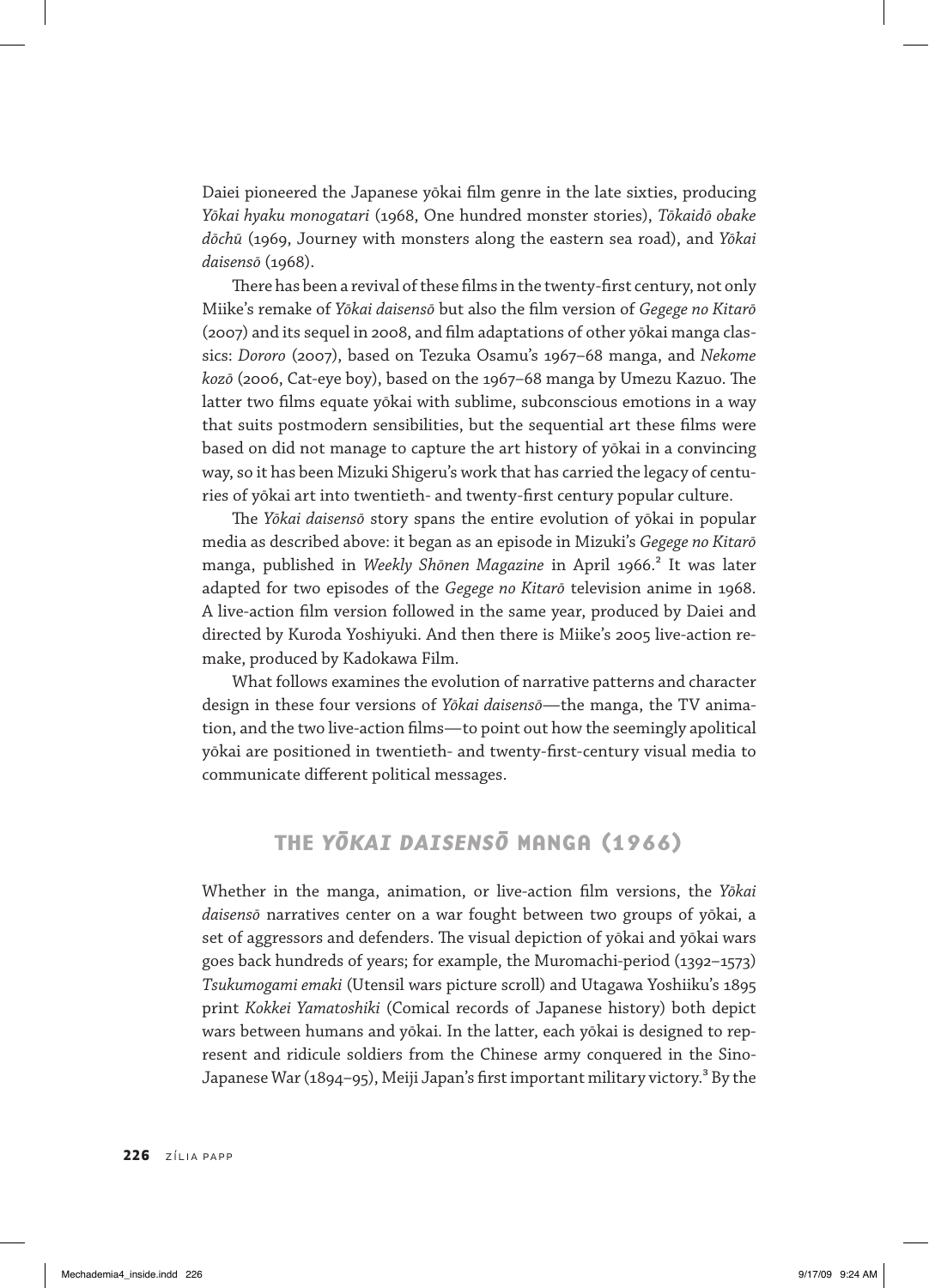time of the Pacific war, yōkai (mainly *oni* or demons) were routinely used in wartime cartoons to represent the Allied forces.4 But the *Yōkai daisensō* narrative is the first work where two groups of yōkai fight each other in combat: in the 1960s manga, anima-

in the 1960s manga, animation, and film, two sets of yōkaione distinctly Japanese and one distinctly "Western"-reenact the traumas of the Second World War and the Cold War.

tion, and film, two sets of yōkai—one distinctly Japanese and one distinctly "Western"—reenact the traumas of the Second World War and the Cold War.

The *Yōkai daisensō* story in Mizuki's original manga is based on the Japanese folktale of Momotarō, a young boy who leads a band of animal allies to rescue the island of Kikaigashima from the demons that infest it. The Momotarō story was repeatedly adapted for propaganda animation during WWII, in a process John Dower identifies as the "Momotaro paradigm," where simplified quasi-folkloristic characters are equated with aspects of a perceived patriotism in an effort to justify acts of aggression.<sup>5</sup> In Mizuki's updated manga narrative, an exotically dressed boy, wearing a Vietnamese leaf hat (*nón lá*) asks for the help of Japanese yōkai to liberate his remote Okinawan island from "Western" invading monsters. Despite the warning "Western monsters are cruel," Kitarō gathers "pure-blooded" Japanese yōkai to go into war against the Westerners in Okinawa, to answer this Vietnamese child's call for liberation from Western aggression.<sup>6</sup> The aggressors include a series of stereotypically Western monsters: a generic witch and werewolf as well as a Dracula figure derived from Béla Lugosi's character in the 1931 film *Dracula* and a monster based on Boris Karloff's monster from the 1931 film *Frankenstein.*

Analogies to the Pacific War (1942–45), the Battle of Okinawa (1945), and the Vietnam War (1959–75) are articulated early within the manga narrative, while visual references to the Korean War (1950–53) and the hydrogen bomb experiments on Bikini Atoll (1954) appear later in the episode. When the villagers hide in a cave waiting for death, the visual rendering of the cave is a close copy of the *kamekōbaka* (turtle-back tombs), ancient Okinawan tombs built on cave openings that Japanese defensive forces and local Okinawans used for cave warfare during the Battle of Okinawa. Caves were also put to similar use during the Vietnam War, which is explicitly mentioned within the narrative.<sup>7</sup> The Western monsters, trying to trick Kitarō into creating a demilitarized zone that alludes to the outcome of the Korean War, claim: "Hey Kitarō, we don't want to fight a meaningless war, like Vietnam."8 The war ends when the Western monsters are blown up in a fireball in the middle of the ocean, a scene that evokes images of the Bikini atomic tests carried out by the United States military.<sup>9</sup>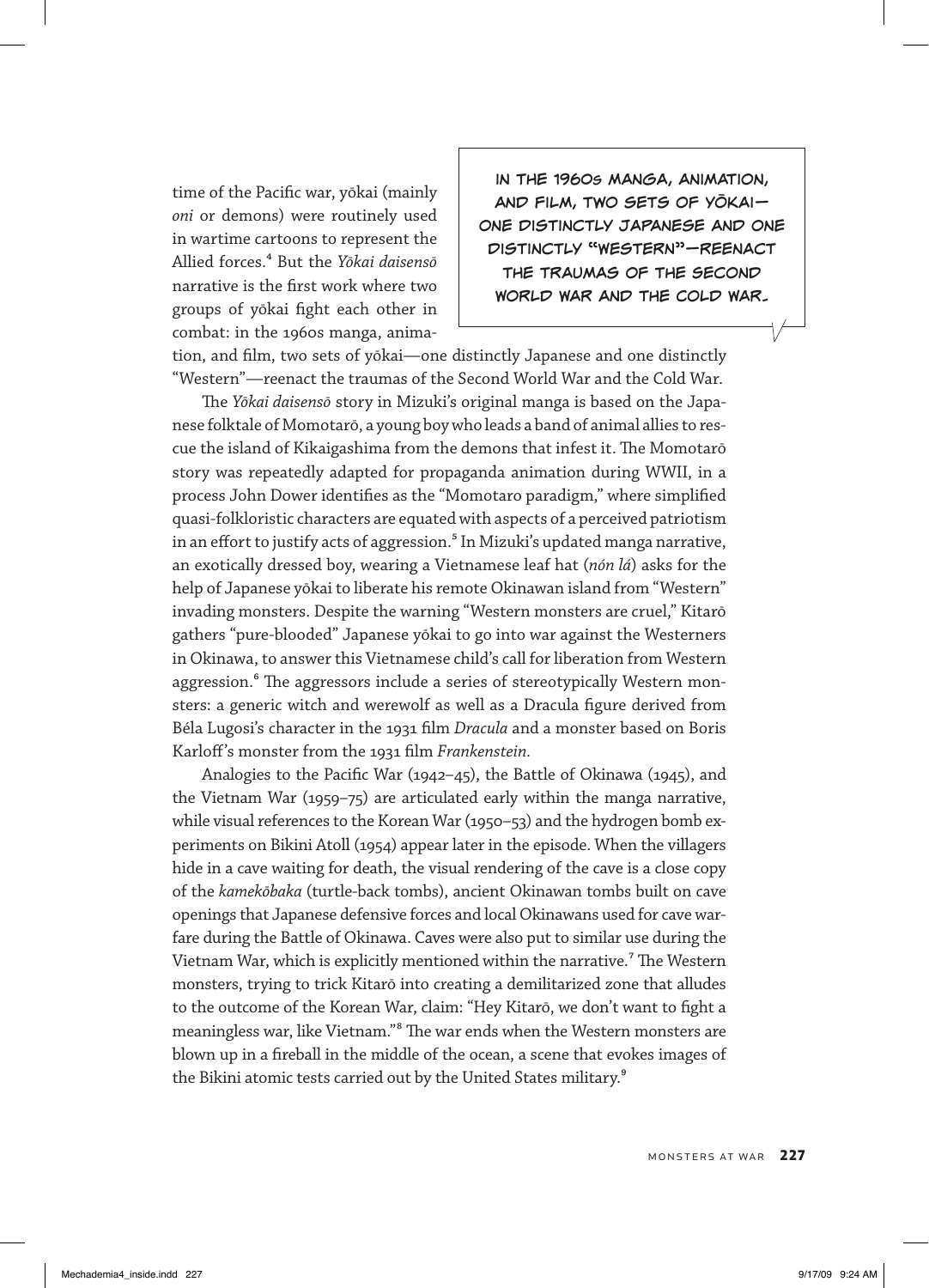One of the central nationalist tropes of the narrative is Kitarō's magical vest, Chanchanko, which is taken hostage by the Western forces. According to the manga, Chanchanko is woven from the hair of the deceased ancestors of the Hakaba no Kitarō lineage, as articulated by Kitarō's father:

Our kind, when we die, we leave one thread of spirit hair that keeps on living. Your vest is woven from those hairs. Your superpowers . . . are all thanks to the power of the spirit hair of your ancestors . . . If we cannot get back your vest, it will be a great insult to your ancestors.<sup>10</sup>

This aspect of the vest is reinforced on several occasions within the narrative. Without his vest, Kitarō is naked, injured, and powerless. He soon succumbs to sickness in the middle of the jungle, after losing his trademark long hair in one final, desperate fight. This echoes images of the manga-Mizuki character in Mizuki's autobiographical manga, who falls ill with malaria while stationed in Rabaul during World War II, and loses his hair.<sup>11</sup> However, in the midst of this desperate situation, the vest comes to the rescue of the Japanese troops:

The vest started to emit a tremendous power to aid its descendants. At the moment when the final member of the Japanese ghost lineage was about to die, the Chanchanko turned a stark shade of red, the color of the anger it felt against the Western monsters!<sup>12</sup>

In the closing credits, where insects sing the final theme songs, Kitarō again proclaims: "This time, sing the Gegege song for the Chanchanko, made of the spirit hair of my ancestors. I have never felt more grateful to them."<sup>13</sup>

Finally, the story comes full circle when the Vietnamese boy expresses his gratitude to his Japanese liberators.<sup>14</sup> In the figure of the helpless Southeast Asian subjects awaiting rescue by pure-hearted Japanese heroes, the Momotarō paradigm that appears in the wartime Momotarō animation trilogy is now transplanted to a postwar popular visual narrative.<sup>15</sup>

### Y*o*kai daisens*o* on Television and on Film (1968)

The animated version of *Yōkai daisensō* aired on Fuji Television as part of the *Gegege no Kitarō* series on March 6 and 13, 1968 (two years after the manga version), and toned down the manga original somewhat. The notions that Western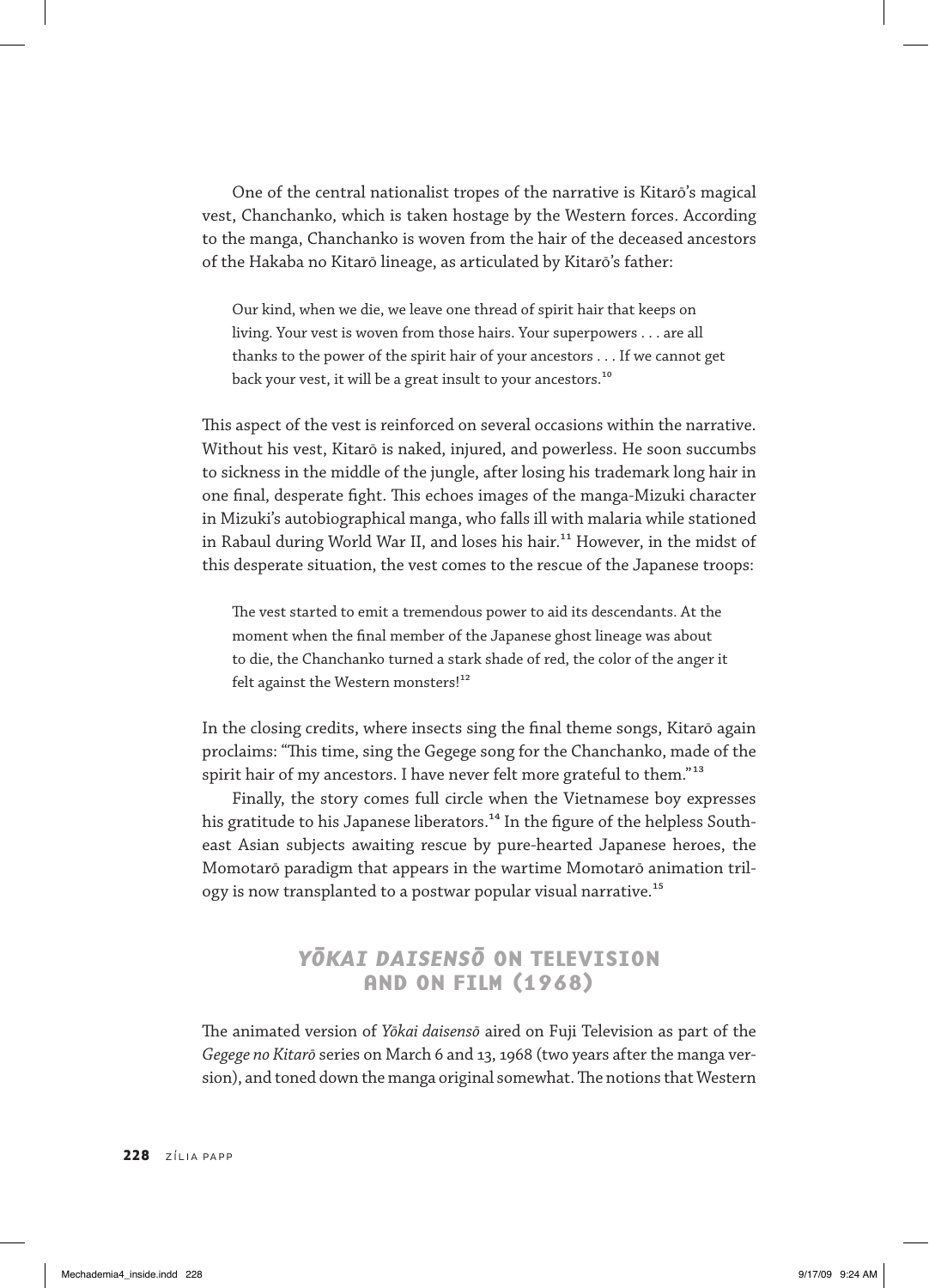monsters smell different and are cruel, aggressive, and dangerous were restated several times in the animation, and the discourse of pure-bloodedness remained. But references to the Vietnam War were cautiously cleared away, and the little boy asking for Kitarō's help was pictured as strictly Okinawan.

The cave fight scenes in the animated version no longer resemble historical images from the Battle of Okinawa as readily as in the manga version, but at one point the Western monsters pull out a map and plot their landing on Kyūshū, the southern main island of Japan. They thus reenact Operation Downfall, the Allied plan for the invasion of the Japanese mainland in 1945, with added references to a kind of "biological warfare" that will use a local monster to spread disease (Figure 1). The central message of the story is also unaltered. Chanchanko, the vest woven from the hair of Kitarō's ancestors, is still the symbol of ancestral lineage, and without the help of the ancestors the Japanese fight cannot be won.

The live-action film of *Yōkai daisensō,* directed by Kuroda Yoshiyuki, also appeared in 1968, though it did not feature the *Gegege no Kitarō* character. It was the second in a trilogy of yōkai films produced by Daiei Motion Pictures between 1968 and 1969. The two other films, *Yōkai hyaku monogatari*



Figure 1. A reenactment of Operation Downfall, the planned Allied invasion of Kyūshu, in an episode of the animated TV series *Yōkai daisensō,* 1968.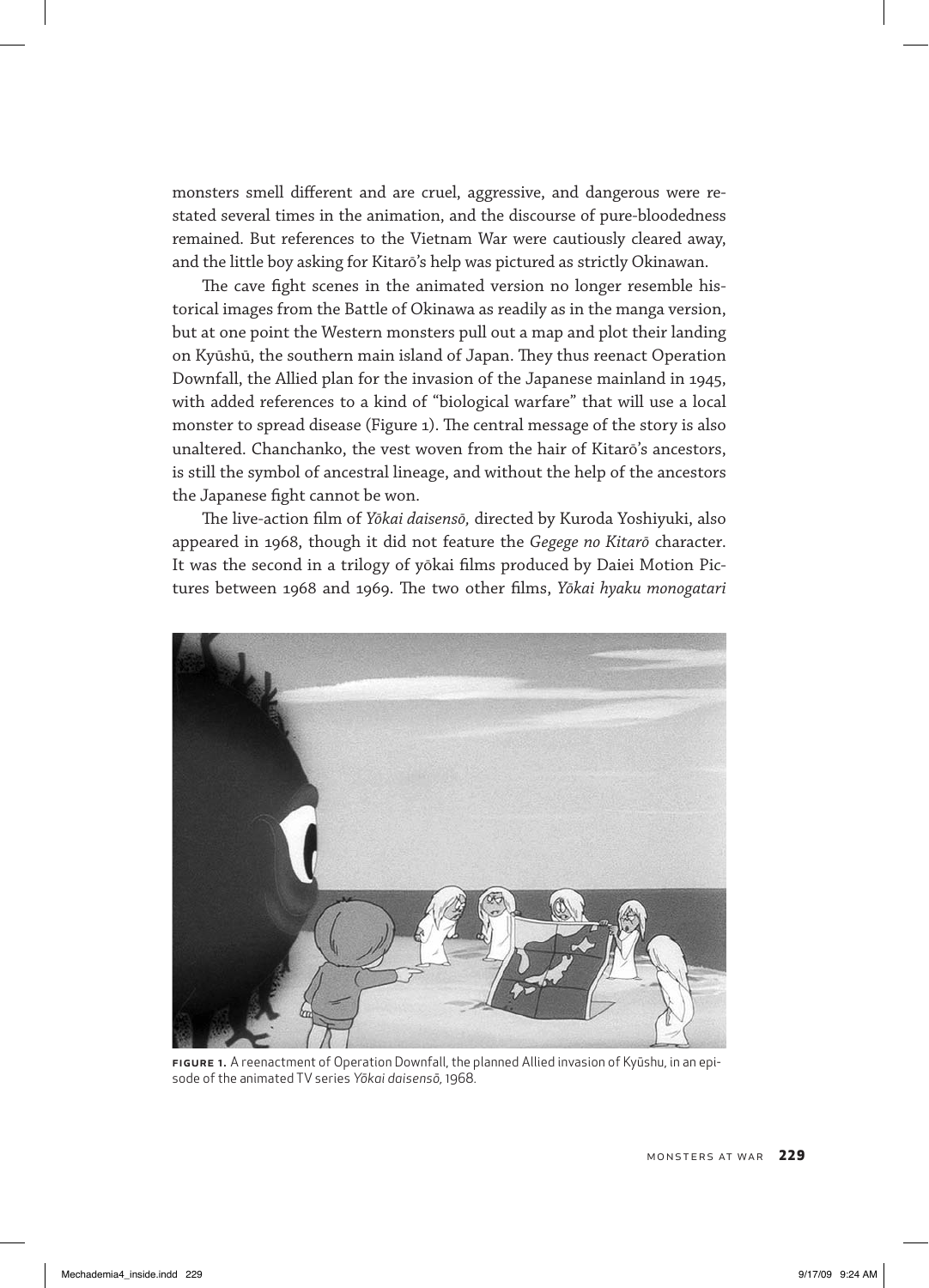and *Tōkaidō obake dōchū,* followed story lines borrowed from period dramas (*jidaigeki*) and their narratives romanticizing Edo-period samurai virtue. The monsters in these two films have minimal dialogue and appear only as a supporting cast that allegorizes human weaknesses and fallacies.

In Daiei's *Yōkai daisensō*, on the other hand, yōkai take center stage, fighting a war with an invading monster from "the West" (*seiyō*). Perhaps because this genre was more accessible internationally than manga or Japanese television animation were in the late 1960s, the film toned down both visual and verbal references to the Pacific and Vietnam Wars and distilled the theme of the monster war as a metaphor for Japanese patriotism down to its most politically correct and nonconfrontational form. In this version the "Western" invader is an ancient Babylonian monster, Daimon, who arrives in Japan to take over the souls of humans and threatens the habitat of native monsters based on Japanese folklore—the yōkai. The film is set in the Edo period (1603–1867), and accordingly neither the invader nor the occupied land invites comparisons with world conflicts in 1968.

The character design and iconography of Daimon emphasize its Babylonian origins: it is partly based on the Burney relief, a Babylonian terra cotta wall carving (ca. 2000 BCE) from southern Iraq, often associated with Lilitu, the Babylonian female demon depicted with bird wings and claws.<sup>16</sup> Lilitu, mentioned in the Gilgamesh Epic (ca. 2000–2150 BCE), is a vampiric night demon that, like Daimon, lives on the blood of women and children. Daimon's ability to enter the bodies of its victims can be related to another Babylonian mythical being, Ekimmu, a vampire-like spirit that lives off the life force of its human victims. In the film, Daimon's body structure is based on the late Assyrian (ca. 1800 BCE) monumental sculptures and on reliefs found in Babylonia and Assyria, in the area where Iraq stands today. Those sculptures depict anthropomorphic demon beings with upright winged torsos and the hindquarters of birds of prey, wearing pointed caps on their horned, human heads.<sup>17</sup>

In the film, the giant Daimon has lain dormant as a statue since approximately 2000 BCE in the ancient Mesopotamian city of Ur, until it is awakened by treasure hunters. Once disturbed, it flies to Edo-period Japan and enters the body of a local feudal lord. Daimon lives off the blood and life energy of children and women, takes over the bodies of its victims, and can multiply itself into an army of demons or grow to huge size like the giant reptile Godzilla, popular in *kaijū* monster films since the mid-1950s.<sup>18</sup> Daimon's first battle with native Japanese spirit beings occurs when he tears down the Shintō shrine and the Buddhist altar at the feudal lord's home. These atrocities soon wake the Kappa water spirit, who is the first Japanese yōkai to be defeated by Daimon.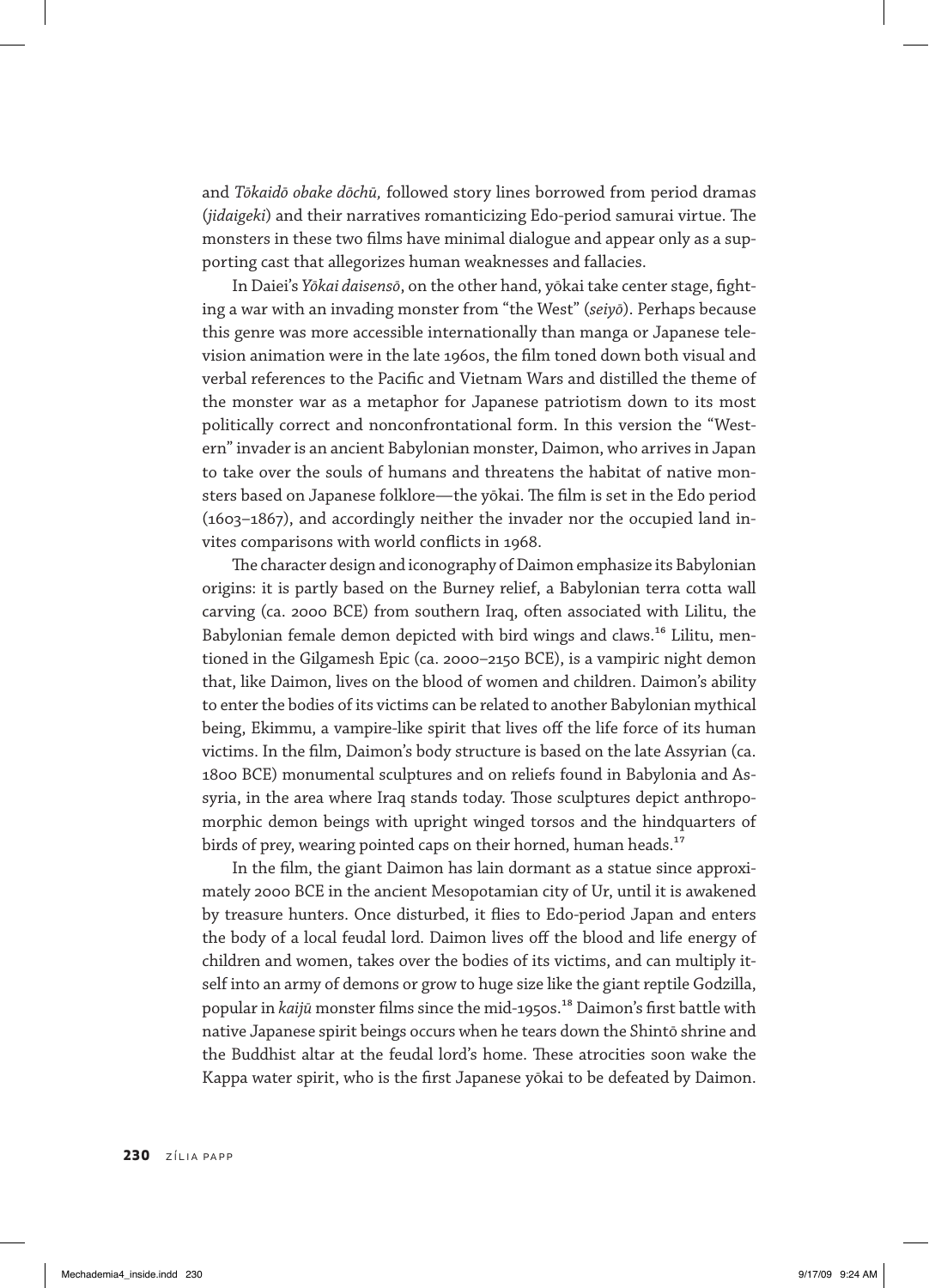Following that, local monsters gather to protect their homeland and after several encounters they finally defeat the invader by stabbing it in the eye, its weak point. The monster is not killed, but it does fly away from Japan.

The film painstakingly attempts to avoid offending postwar and Cold War sensibilities by portraying the fight as one between Edo-period Japanese and Babylonian monsters, but the film's structure nevertheless repeats the Momotarō paradigm established by the animated Momotarō films produced during the Second World War and repeated in the *Yōkai daisensō* manga and anime. The Western monster is a tall, thin figure with sharp bodily features and a long face and nose: a lonesome figure against the cavalcade of Japanese monsters (Figure 2). It is dark, scary, and monochromatic, a generic monster without many features, and its cold temperament more closely matches the *kaijū* reptile entities of the Godzilla and Gamera films. The Japanese monsters, on the other hand, repeat the Momotarō motif of a youthful savior leading a team of endearing native heroes: they lack an adult, male leader figure, as they consist of comical creatures with childlike features such as big round heads, small bodies, and weak voices.

Accentuating the youth, humor, and colorfulness of the Japanese yōkai is the contrasting Daimon, who only enters the bodies of male authority figures. It remains a serious male adult character throughout the story, like the *oni* devil characters in the wartime animation *Momotarō: Umi no shinpei* (1945, Momotarō: Divine troops of the ocean). And following the Momotarō paradigm, Daimon is not killed but expelled from the islands. The monster also repeats motifs from ancient chronicles that could be said to constitute founding texts of the Japanese state: stabbed in the eye, it is defeated in the same way as the chief deity of Japanese folklore, the *Yama no kami* (mountain god) described in *Kojiki* (680 CE, Records of ancient matters) and *Nihon shoki* (720 CE, Chronicles of Japan).

In sum, then, the manga, animation, and film versions of the *Yōkai daisensō* produced in the late 1960s all center on the idea of a Western invasion of Asian regions, exoticized by geographical or temporal distance: Vietnam and Okinawa in manga and animation, and Edo Japan in the film version. In all cases, the adult-like foreign forces are defeated through the cooperation of childlike local monsters. In the manga and animated versions, the importance of ancestor reverence is also accentuated, in alignment with the Momotarō paradigm.

This reflects the economic and political atmosphere of 1960s Japan: in 1968, Japan's Gross National Product became the second largest in the world. In an era when Japanese postwar economic recovery was at its turning point,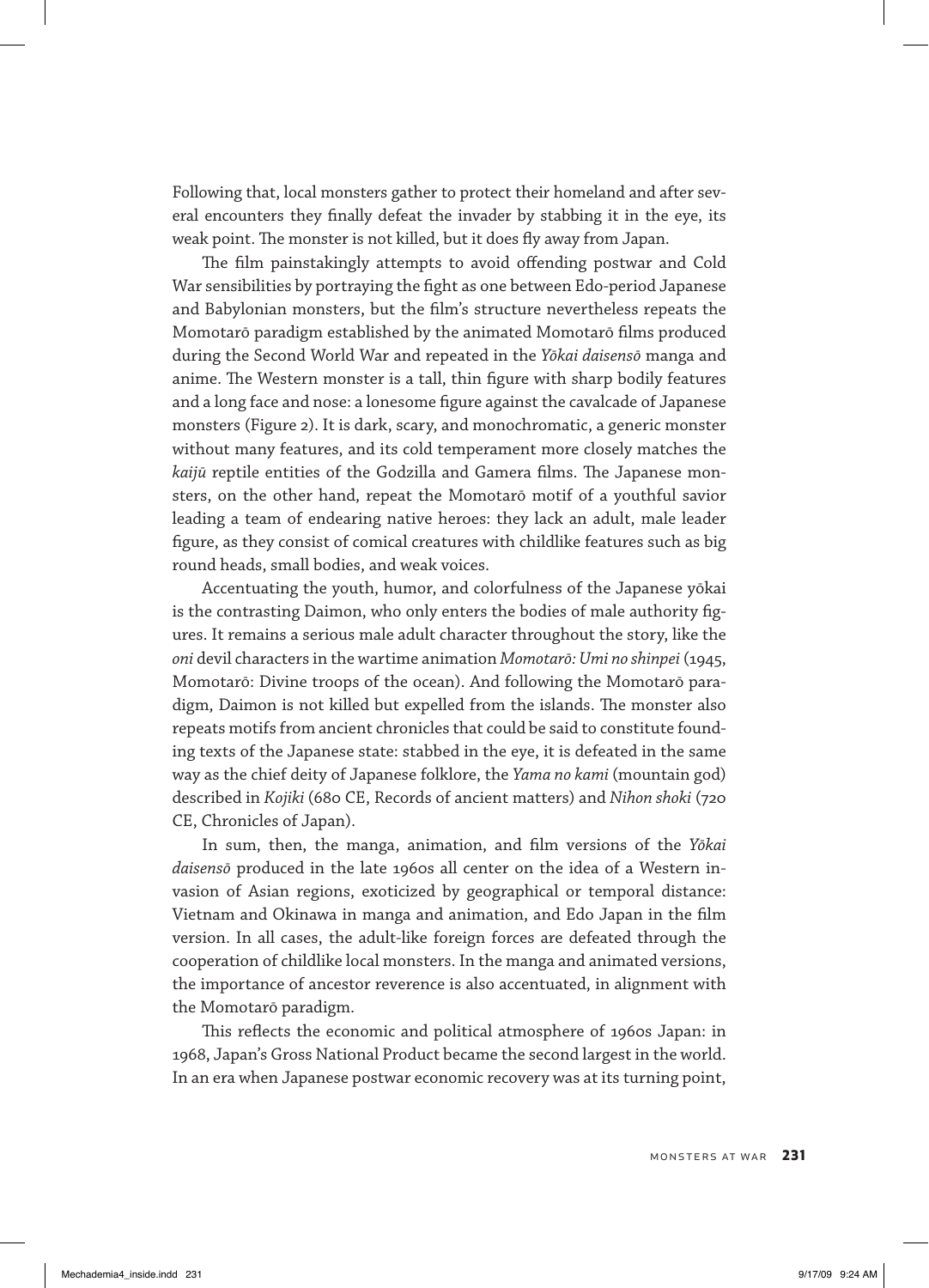

Figure 2. Daimon and the Japanese yōkai as depicted in the 1968 film version of *Yōkai daisensō.* The image is from the cover of the English-language DVD.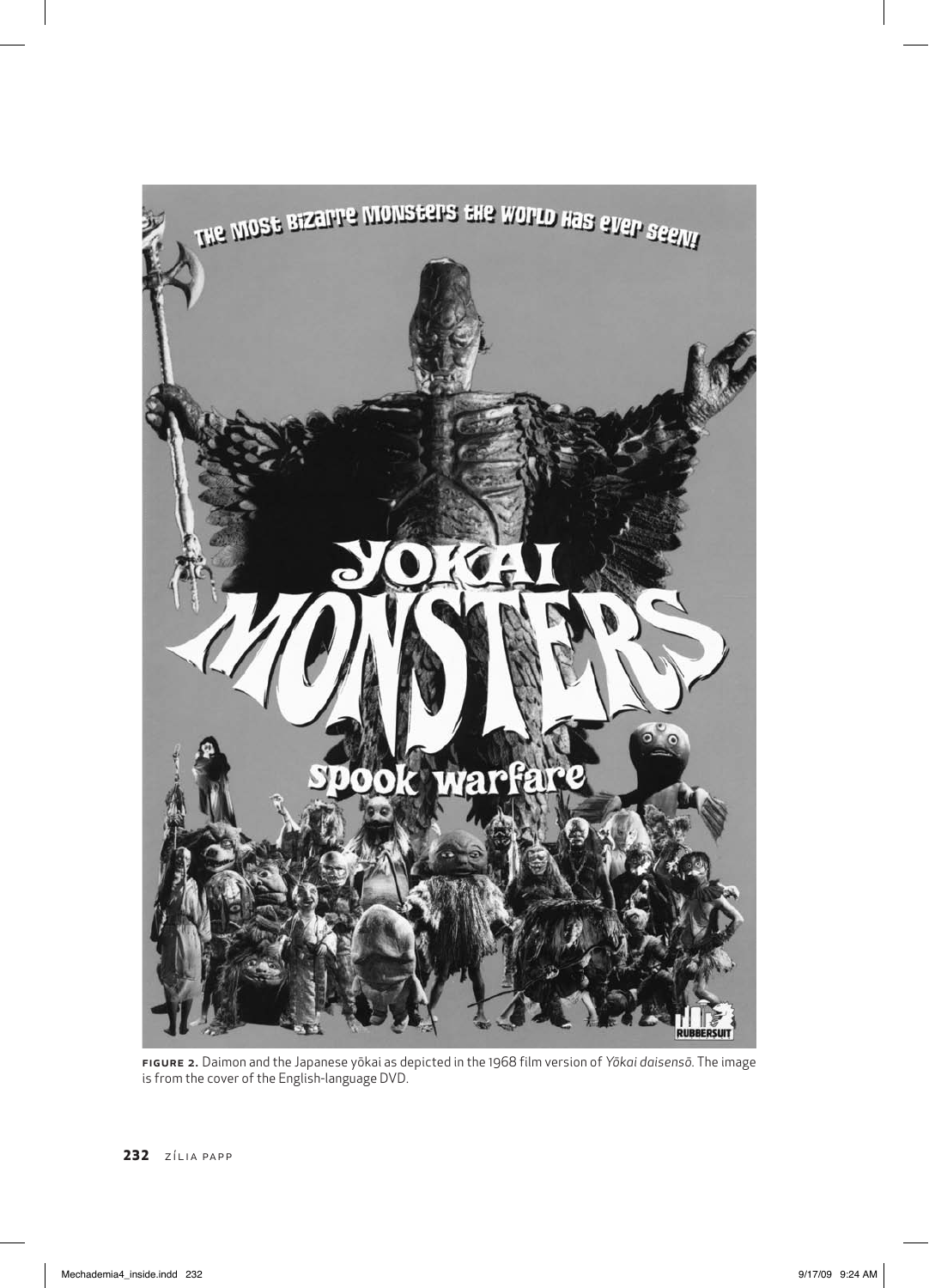the Japanese monsters that reappeared in popular family-oriented media may have appeared guileless or innocent, but they reinforced the idea of a demarcation and rivalry between "Western" interests and Japanese ones. Simultaneously, the portrayal of Japan as protecting Asian cultures against Western occupation unmasks the ambivalent relationship of Japan toward the United States during the Cold War.

But a notable deviation from the Momotarō paradigm lies in the fact that until the end of the Second World War, yōkai were used as metaphors for foreigners and outsiders in popular visual media, while the yōkai in the *Yōkai daisensō* narratives represent "Japaneseness." This important change can be attributed to the effect of the yōkai-themed sequential art produced by Mizuki, of which *Gegege no Kitarō* was just a part: Mizuki's work contributed to the mascotization of these monsters, changing their roles from outsiders to representatives of an imagined, shared nostalgic Japanese past.<sup>19</sup>

### Y*o*kai daisens*o* in the Twenty-first Century

As noted above, Miike Takashi, the director of the 2005 *Yōkai daisensō* remake, is noted for his visually exaggerated use of sexual and violent content as well as frequent application of surreal narrative and character development patterns, and, true to form, Miike delivered a relatively complex reworking of the simply structured fantasy story that constituted the 1968 classic. Miike's version is situated in futuristic Tokyo, where yōkai fight the embodiment of pollution and alienation: mecha (mechanical objects) created from discarded rubbish and yōkai souls, brought to life by ancient yin–yang sorcery in the form of *onmyōdō* wizard Katō Yasunori, a villain based a character in *Teito Monogatari* (1971, Tale of the capitol), a novel by historian and yōkai researcher Aramata Hiroshi.

In Aramata's novel, Katō is the descendant of native tribes that lived on the Japanese islands and who were annihilated by the Yamato court that constitute the ancestors of today's Japanese. Katō's parents were killed by the tenth-century Onmyōdō court wizard Abe no Seimei, and Katō was born from a dying mother. Katō, the human manifestation of the wrath of the annihilated tribes,<sup>20</sup> was raised in the Onmyōdō wizardry tradition and has returned to Japan throughout history to cause disasters, including the Great Kantō Earthquake of 1923.<sup>21</sup>

In Miike's film, Katō combines the supernatural powers of yōkai with the wrath of used tools that have been thrown away, to create *kikai,* a play on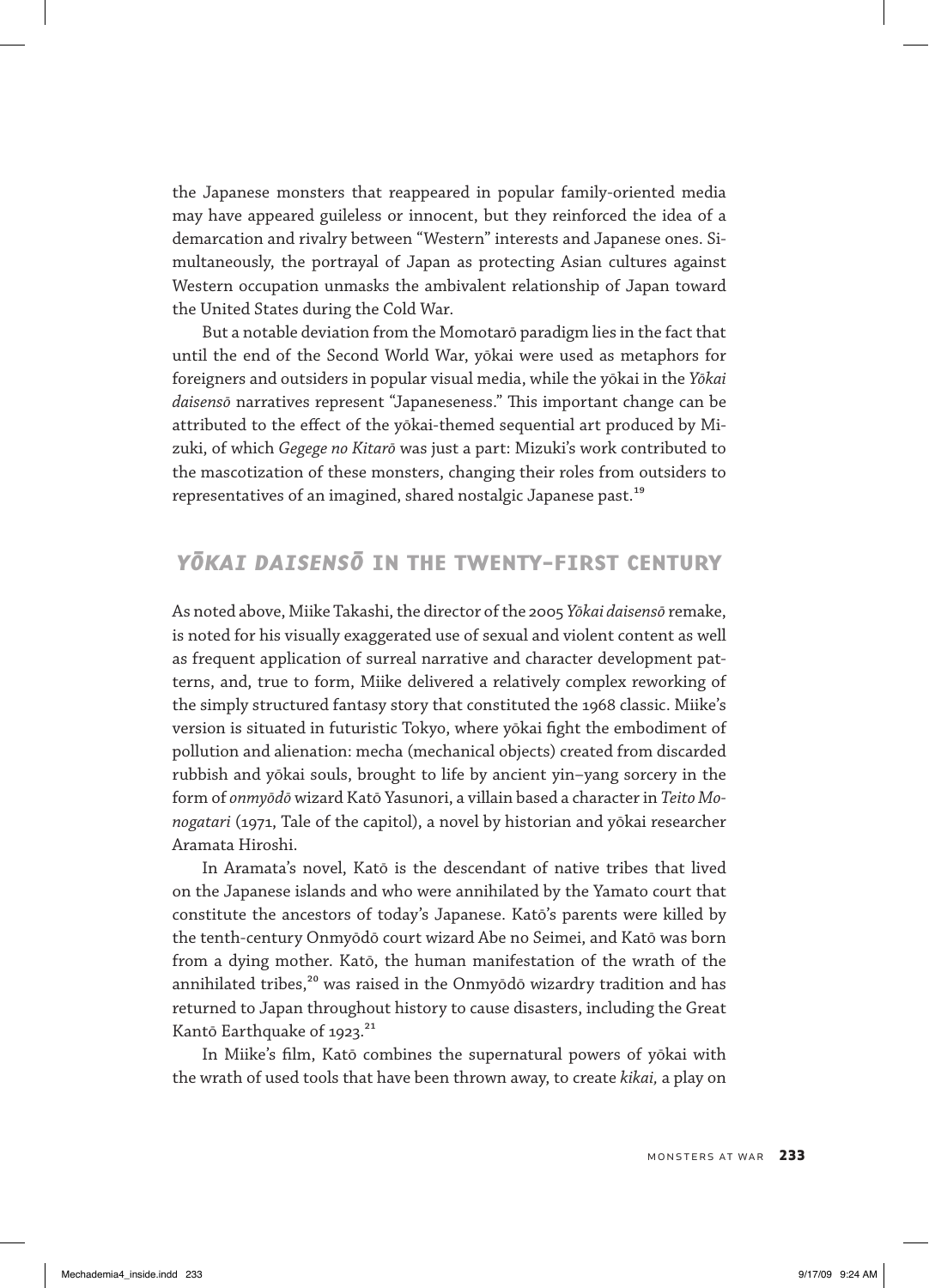words meaning "machine-monsters."22 (Here Miike draws on an older yōkai visual tradition: the wrath of discarded utensils is the central theme of the Muromachi-period *Utensil wars picture scroll* mentioned earlier.) The manga

Mizuki appears in the final scenes as the Yōkai Daiō (Great Yōkai Elder), who maintains the balance between monsters and humans. His final message in the film is "War is meaningless. You only get hungry."

and animation series *Gegege no Kitarō* also frequently used yōkai characters as metaphors of environmental pollution, but Miike's 2005 film is the first instance of yōkai and mecha being combined to achieve this effect. There is no mention of Western foreigners in the story; instead, modern Japanese have themselves become foreigners or invaders in their own

land, given that Katō represents the wrath of the native tribes that once inhabited Japan. The scope of the narrative has also changed: the fight takes place in the psyche of the combatants. With this intricate story line and characters, Miike has harnessed his cynical genius as a director to create a surreal setting and downplay the melodrama that fantasy films often risk.

If yōkai in the Meiji period (1868–1911) were often equated with outsiders and were feared for their harmful powers over humans, those in the 1960s retained their power but were often transformed into native heroes. But in the narrative of the 2005 film they are treated as a fragile and vulnerable endangered species, the symbols of a nostalgic, rural Japanese communal life. They do not fight but simply gather for a festival in the capital. (This is a reference to the "one hundred demons night parade" that appears in one of the earliest yōkai picture scrolls, the Muromachi period *Hyakki yagyō*, but the parade is now transported to a contemporary and distinctly alienated urban setting.)

Produced during the consolidation phase of the invasion of Iraq by the United States military (2003–2006), the 2005 film does not display monsters from Babylonia/ancient Iraq; in fact, Miike instructed Muroi Shigeru, the actress playing yōkai character Sunakake Babaa (Sand Throwing Witch), to throw sand toward the imagined direction of Iraq as a tribute to the casualties of war. In contrast to the texts or subtexts of the 1960s narratives, this film emphasizes a strong antiwar message, delivered by Mizuki Shigeru himself in a final sequence (Figure 3). A production consultant on the film, the eightythree-year-old Mizuki appears in the final scenes as the Yōkai Daiō (Great Yōkai Elder), who maintains the balance between monsters and humans. His final message in the film is "War is meaningless. You only get hungry."23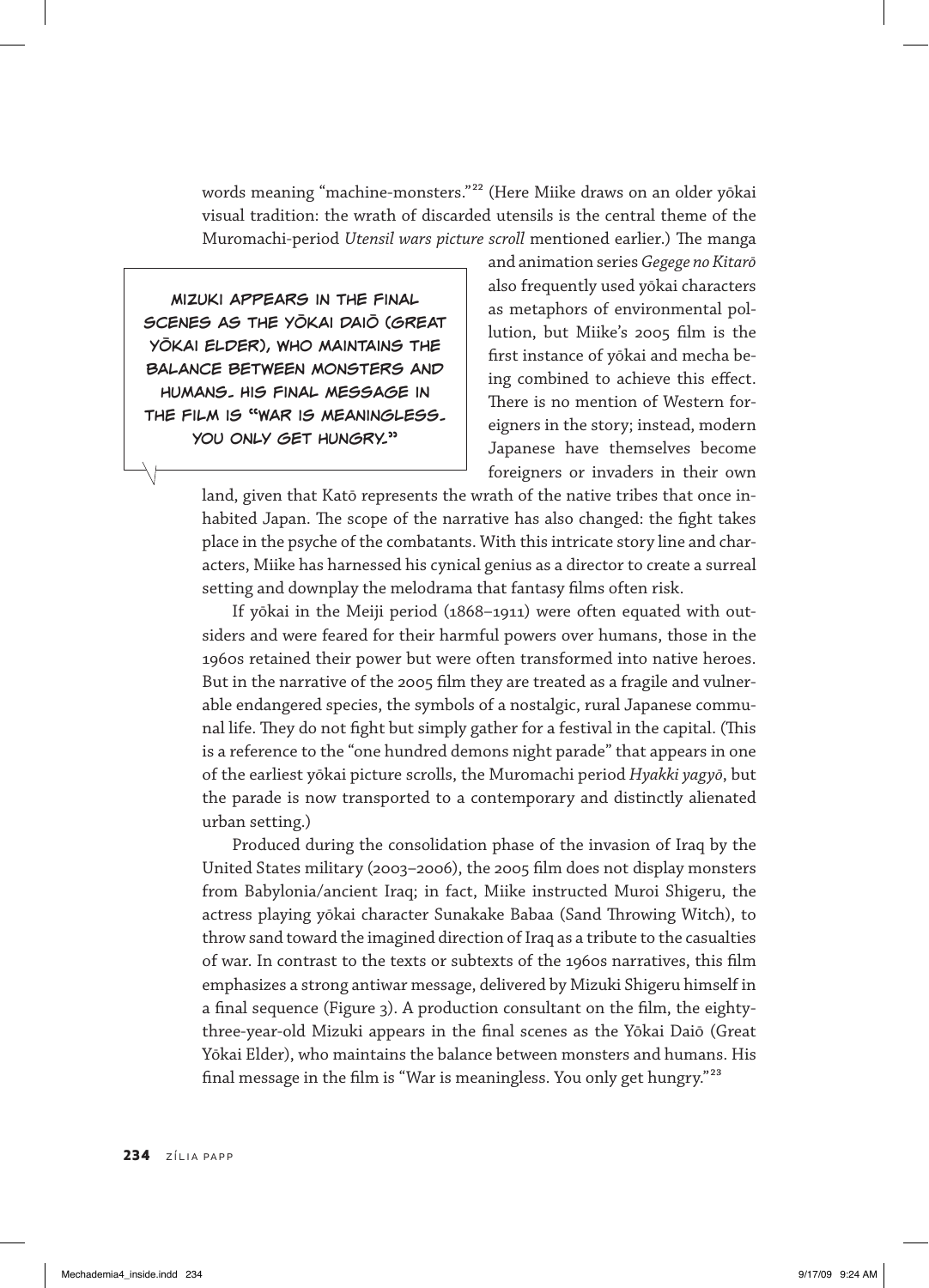

Figure 3. Mizuki Shigeru on the set of the film *Yōkai daisensō,* 2005. Photograph by author.

Despite Mizuki's cameo, the 2005 *Yōkai daisensō* was not linked to Mizuki's production company, Mizuki Pro, and consequently yōkai characters based on Mizuki's designs were omitted from the film in order to avoid copyright infringement. Instead, the film's producers, Kadokawa Eiga Film Corporation, created more than five hundred yōkai characters based on art historical yōkai depictions as well as on original ideas of the filmmakers.

Mizuki's yōkai do appear in the 2007 film *Gegege no Kitarō,* a live-action adaptation of the *Gegege no Kitarō* animation, produced by Shōchiku Film Production Company. Shōchiku purchased the copyrights to the yōkai characters that appear in the *Gegege no Kitarō* manga and animation series, so the film's yōkai design adheres closely to Mizuki's style. Therefore, this film did not produce new innovations in yōkai representation, but it did update Mizuki's character design to cross over to the live-action film genre, and some details of that transition offer an interesting final perspective on the changing identification of yōkai as foreign, native, or liminal figures.

The 2007 *Gegege no Kitarō* film showcased the efforts of a cast of eminent designers. Set designer Inagaki Hisao (*Narayama bushikō* [1983, *The Ballad of Narayma*]; *Kuroi ame* [1989, *Black Rain*]; *Tokyo Zombie* [2005]), special effects artist Egawa Etsuko (*Teito Monogatari* [1988, A tale of the capitol]; *Kogitsune*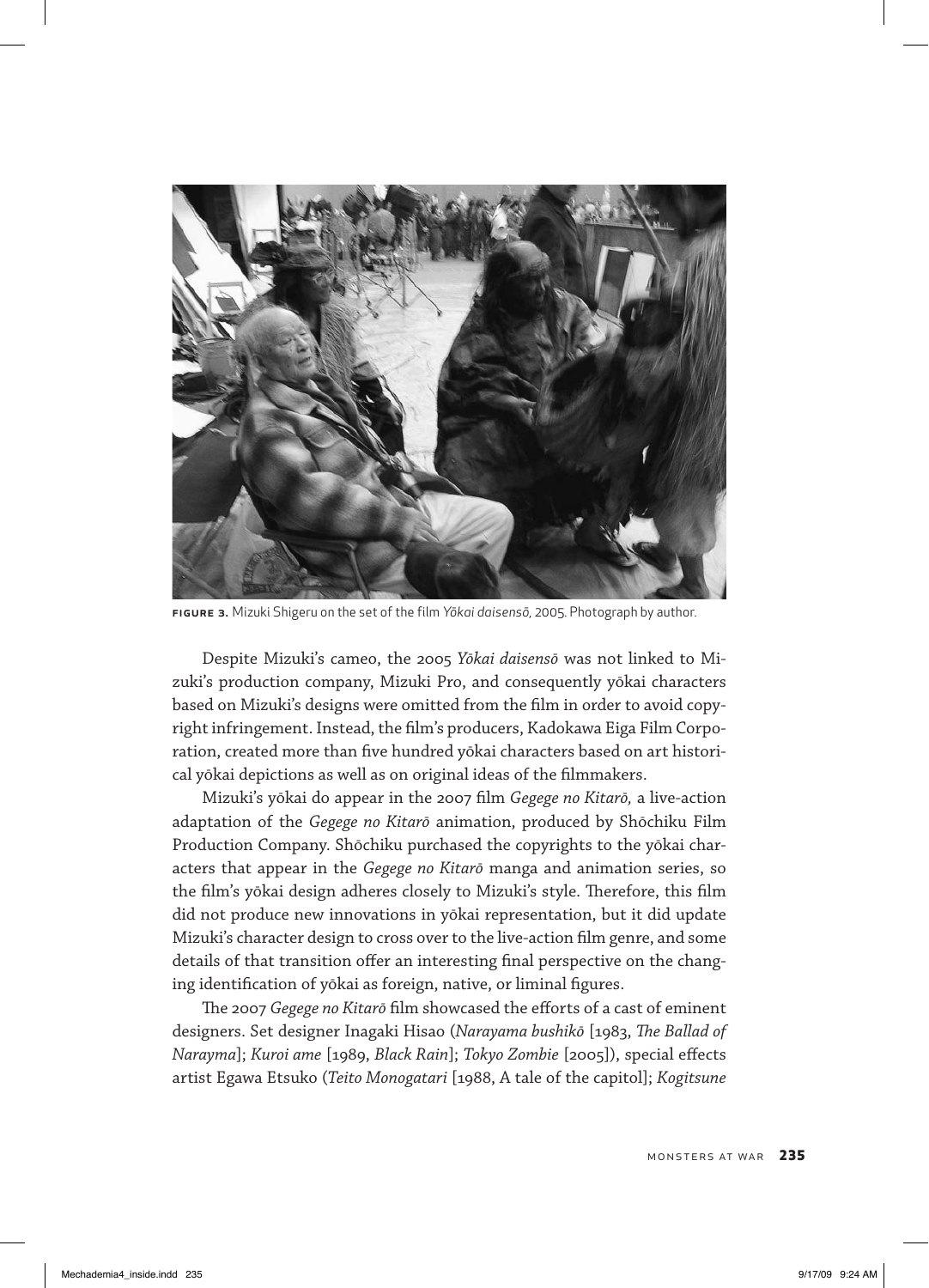*Helen* [2006, Little fox Helen]), and costume designer Hibino Kozue (who designed advertising campaigns for Shiseidō and Comme des Garçons in the 1990s) were teamed with a distinguished cast of actors including Katō Koyuki (*The Last Samurai,* 2003) and Kabuki actor Nakamura Shidō (*Letters from Iwo Jima,* 2006). The film was a tribute to the *Gegege no Kitarō* manga and animation series, and an attempt to remake the image of the Kitarō franchise for a new generation of adolescents.



Figure 4. Wentz Eiji in the role of Kitarō, on a flyer for the film *Gegege no Kitarō,* 2007.

Kitarō's character was updated by casting the television celebrity, model, and boy-band member Wentz Eiji in the role. Casting Wentz to play the all-Japanese boy hero was a risky and perhaps risqué choice: the young actor appeared in black leather shorts, wearing a Chanchanko vest made of a skunk pelt, with long silver hair falling into his face (Figure 4). But the choice proved a success, attracting enough fans to lead to a sequel film in 2008. Yet Wentz's popularity with young people was not the sole reason for casting him in the role of Kitarō: Shōchiku said that he was chosen based on his "otherworldly looks."24 Similarly, an interview with Tsujimoto Tamako, casting coordinator and associate producer for Tōhō's 2007 yōkai film *Dororo,* reveals that the actress Tsuchiya Anna was cast as *Dororo*'s main yōkai character Mai Mai Onba because she

combined "beauty with eerie otherworldly looks."<sup>25</sup> What makes these comments significant is that Wentz and Tsuchiya are both half Japanese: Wentz's father is German American, while Tsuchiya's father is Russian American.

Yōkai, as visual symbols, traditionally occupy a niche on the borderline between the familiar (*uchi*) and the outside world (*soto*) in Japanese visual narratives. This is why some texts can cast them as the foreign threat, others as the native Japanese heroes, and still others—including several versions of *Yōkai daisensō*—as both. Half-Japanese, half-Western actors like Wentz and Tsuchiya have been cast as yōkai because, according to the filmmakers, their facial features are attractive but at the same time unfamiliar. If Westerners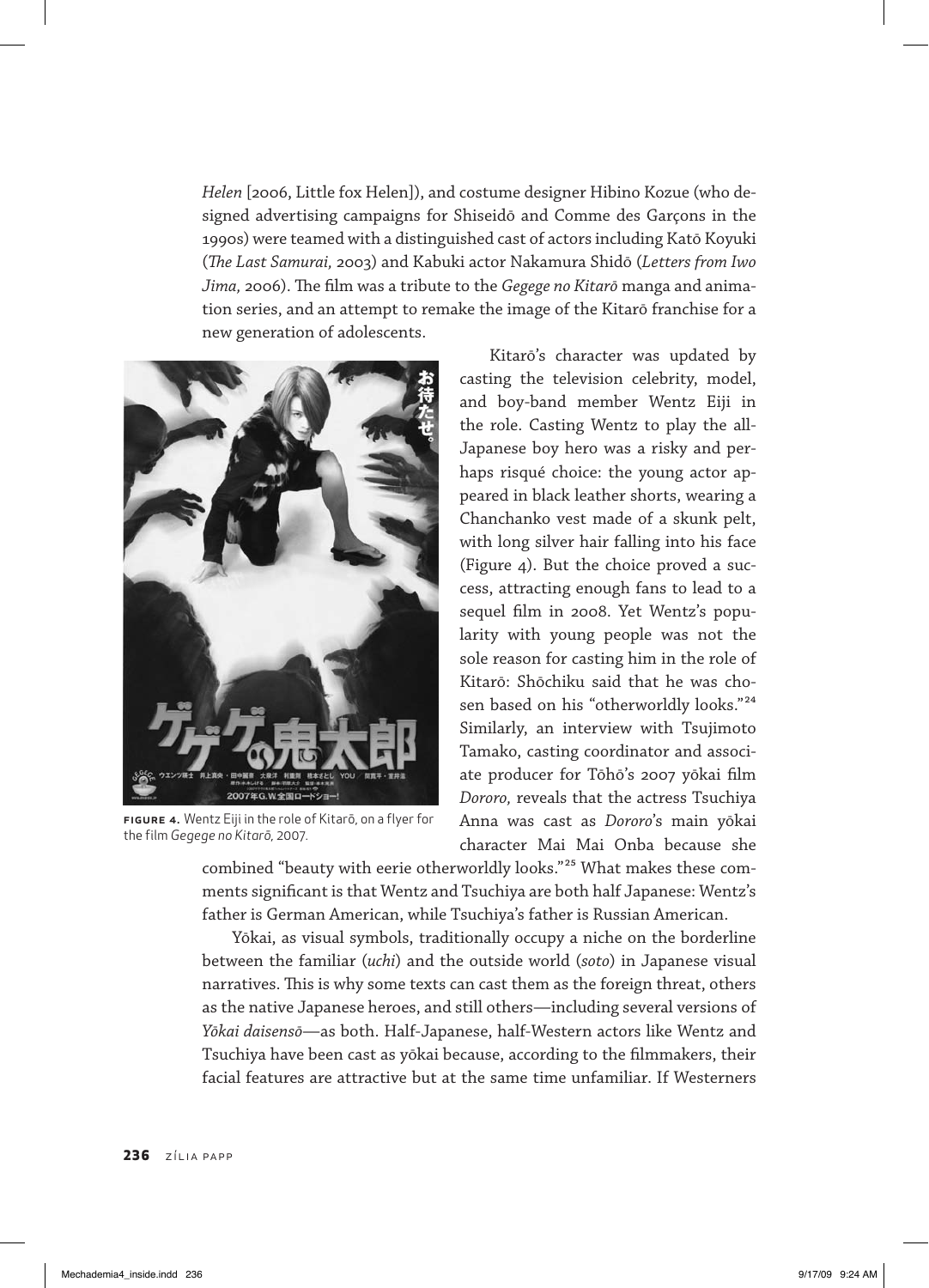are decisively part of the Other (*soto*), then "halfs" (the colloquial Japanese expression used for persons of mixed ethnicity, mostly with one Japanese and one Caucasian parent) occupy a niche in Japanese society that can be paralleled with In the guise of innocent fantasy, visual representations of yōkai have always served an agenda pertaining to the specific historical periods in which they have appeared and reappeared.

the traditional role of yōkai: on the borderline between insiders and outsiders, like us, but not quite.

This twist in yōkai representation represents a new role for yōkai that corresponds to changing social dynamics in Japan. With attributes perceived as desirable but at the same time upsetting, half-Japanese represent a social stratum that emerged largely in the postwar period. At one end of the spectrum are half-Japanese entertainers like Wentz and Tsuchiya whose "exotic" physical and facial features have added to their popularity and who have became increasingly visible in popular media toward the end of the millennium; at the other end are the estimated four thousand Amerasian offspring of local Okinawans and temporarily stationed U.S. military personnel, who often become social outsiders from an early age.<sup>26</sup>

#### **CONCLUSION**

In the guise of innocent fantasy, visual representations of yōkai have always served an agenda pertaining to the specific historical periods in which they have appeared and reappeared. From Yoshiiku's post-Sino-Japanese war print *Kokkei Yamatoshiki* (1895), ridiculing the Chinese army, to the *Momotarō* animation trilogy produced in the final stages of World War II, visual representations of yōkai have served the needs of militarist propaganda since the Meiji period, and the *Yōkai daisensō* narratives in manga, animation, and cinema follow in this tradition.

The role of yōkai could be manipulated in postwar visual media because of the yōkai's inherent ambivalence. In the postwar manga, animation, and cinema versions of *Yōkai daisensō*, yōkai were transformed to represent a nostalgic Japanese past. This was the era of the Cold War and of Japan's economic recovery, and what emerged in popular visual media was the narrative of a West versus Japan power struggle, in which yōkai served as righteous patriotic entities, legitimized by ancestral lineage, who guarded Japan from outside forces.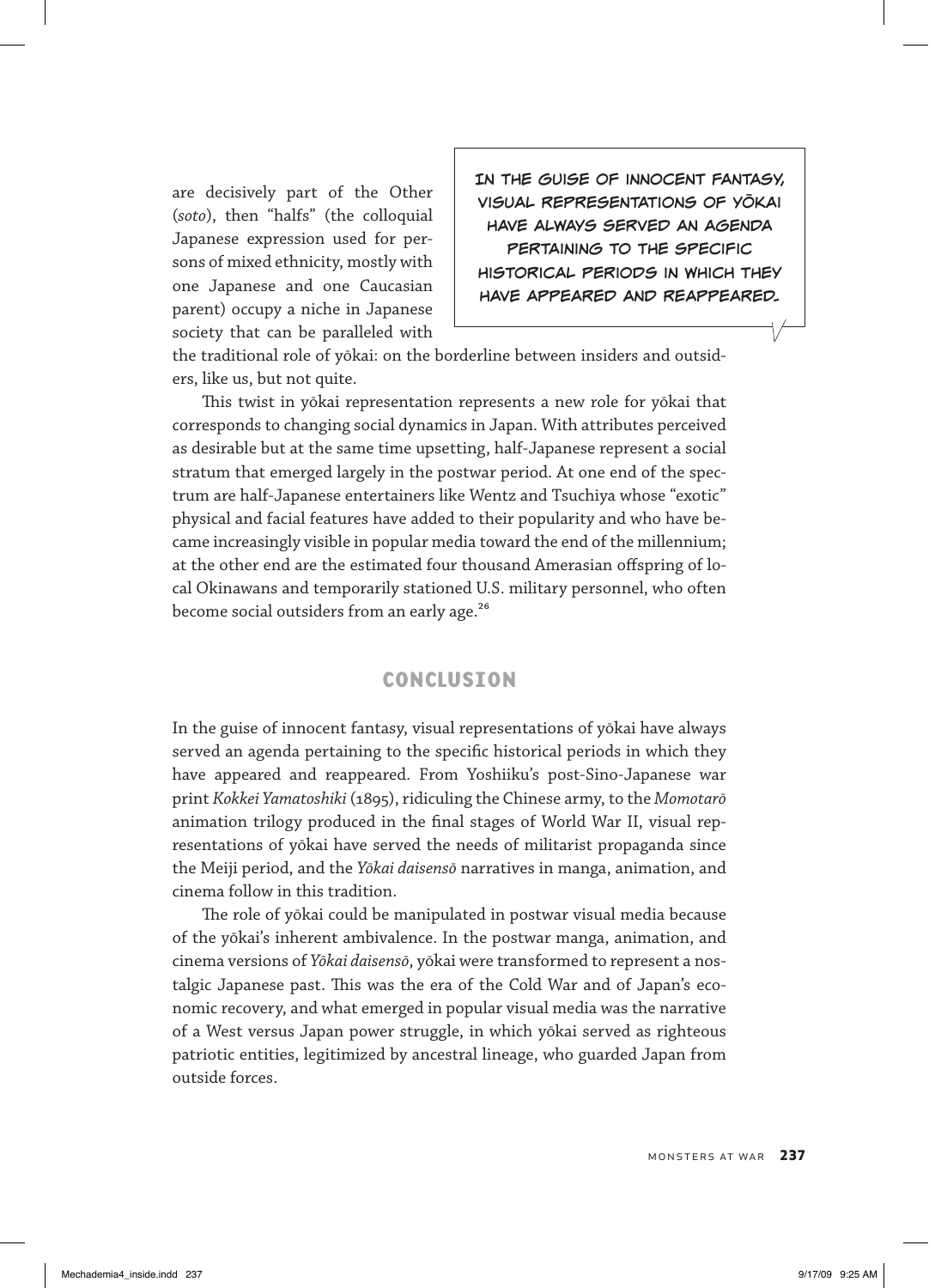But in the case of Miike Takashi's surreal contemporary vision of *Yōkai daisensō,* one set of yōkai are equated with environmental pollution and metropolitan alienation. Like the process of gradual degradation of local minor deities theorized by Yanagita Kunio, the yōkai of *Yōkai daisensō* have become less and less powerful with each remake.<sup>27</sup> While yōkai fought off the enemy in Okinawa in the 1966 manga and 1968 animated versions, they become timid and vulnerable in the 1968 film version, and by the 2005 remake, they are rendered useless, cowardly, and childish or senile; in Miike's film it is ultimately only their utter incompetence that leads them to victory. Finally in films like *Dororo* and the 2007 version of *Gegege no Kitarō*, yōkai regain a heroic quality, but their "celebrity" status is created or regained by equating them with liminal ethnic or racial categories that are viewed ambivalently in postwar Japan.

Their fluidity as visual symbols permits yōkai to be adapted to new roles in contemporary media, including manga, film, animation, and computer games, and these roles change with each new patriotic war they undertake to protect the Japanese homeland from invaders. Nonetheless, their core feature remains unaltered: they live in a no-man's-land between right and wrong, which readily lends them to new interpretations in their constant visual evolution within Japanese popular visual culture.

#### **Notes**

1. *Yōkai daisensō,* dir. Kuroda Yoshiyuki (1968); translated as *Yōkai Monsters: Spook Warfare,* DVD (ADV, 2004); *Yōkai daisensō,* dir. Miike Takashi (2005); translated as *The Great Yōkai War,* DVD (Tokyo Shock, 2006).

2. Mizuki Shigeru, *Gegege no Kitarō* (Tokyo: Chūō Kōronsha, 1988), 1:918.

3. Stephen Addiss, ed., *Japanese Ghosts and Demons: Art of the Supernatural* (New York: George Braziller, 1985), 18.

4. Noriko T. Reider, "Transformation of the Oni: From the Frightening and Diabolical to the Cute and Sexy," *Asian Folklore Studies* 62, no. 2 (2003): 147.

5. John W. Dower, *War without Mercy: Race and Power in the Pacific War* (New York: Pantheon Books, 1986), 255. On wartime Momotarō animation, see the chapters by Thomas Lamarre and Ōtsuka Eiji in this volume.

6. Mizuki, *Gegege no Kitarō,* 1:154, 157.

7. Ibid., 1:175, 179.

8. Ibid., 1:187. In 1969, Mizuki published a six-volume manga in which Kitarō joins the Vietnam War. Kitarō's yōkai army goes to Vietnam to help the local people there, joining the National Liberation Front against the American forces. At one point Konaki Jijī (Old Crybaby monster) fights a Scorpion submarine. The story, which appeared in mainstream children's comic magazines, also narrates the history of Vietnam. Mizuki, *Kitarō no Betonamu senki* (Kitarō's Vietnam war diary) (Tokyo: Bungei Shunjū, 2000), 12, 40.